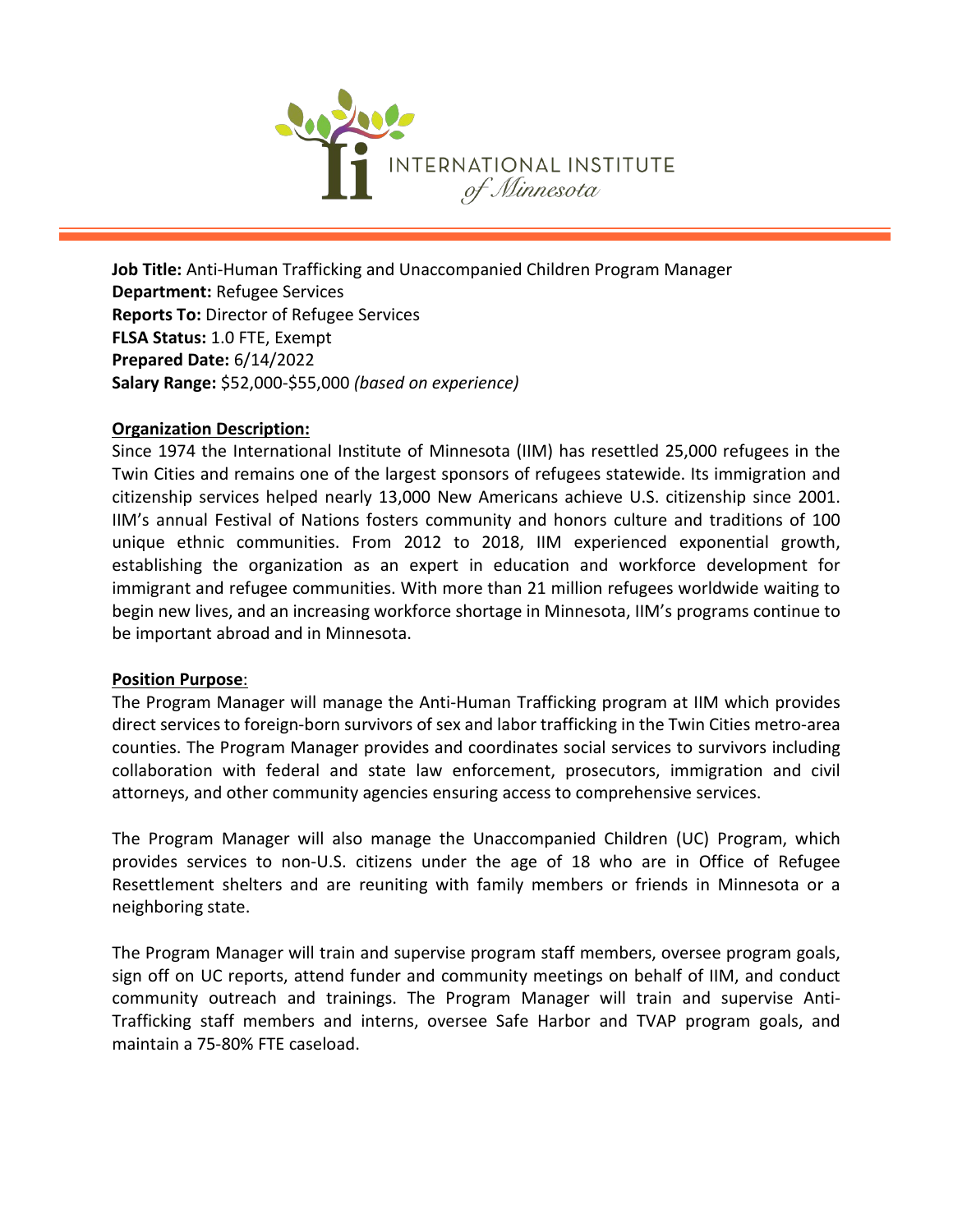# **Position Duties and Responsibilities:**

- Train and supervise up to three case managers and program interns
- Facilitate weekly program meetings
- Work with department director to manage and monitor program budgets and client expenses
- Attend trainings and meetings for state and federal program funders
- Ensure that program outcomes and goals are being met
- Provide direct services to approximately 12-14 trafficking survivors per year; services include but are not limited to intake, safety and needs assessment, case management, informal emotional support, transportation, assistance with housing, food, and referrals to other community resources.
- Perform Quality Assurance monitoring of case notes and case files
- Participate in the maintenance and development of the programs through regular coordinator calls, service calls, and timely report submission
- Participate in task forces, sub-committees, and other groups to maintain relationships and communication with community partners
- Prepare and submit monthly TVAP invoices
- Submit grant reports
- Prepare and deliver community presentations on human trafficking and IIM's services
- Other duties as assigned

# **Requirements:**

- Commitment to the human rights and general welfare of refugees and immigrants.
- Capable of working in a fast-paced, multicultural environment, take initiative, and be able to handle and prioritize multiple simultaneous needs
- Bachelor of Arts degree in Social Work or equivalent field required, Master's degree in Social Work preferred
- At least three years of program management experience required
- Background-cleared (Background clearance includes Child Abuse and Neglect Checks and FBI fingerprint check of national and state criminal history repositories)
- Must have reliable at-home internet access and be able to maintain client privacy during phone calls and meetings
- Must be willing to follow Minnesota Department of Health COVID-19 guidelines and recommendations
- Bilingual in Spanish and English required
- Experience in victim services such as (Human trafficking, domestic violence, sexual assault, and/or trafficking) strongly preferred
- Experience with direct client services (i.e. case management or advocacy) preferred
- Knowledge of the dynamics of trauma and trauma-informed care
- Knowledge of different systems (criminal justice systems, immigration and refugee systems, health, and human services) and how systems impact crime victims
- Strong ability to respond to and manage crisis situations with clients and advise staff members who are working with clients in crisis situations